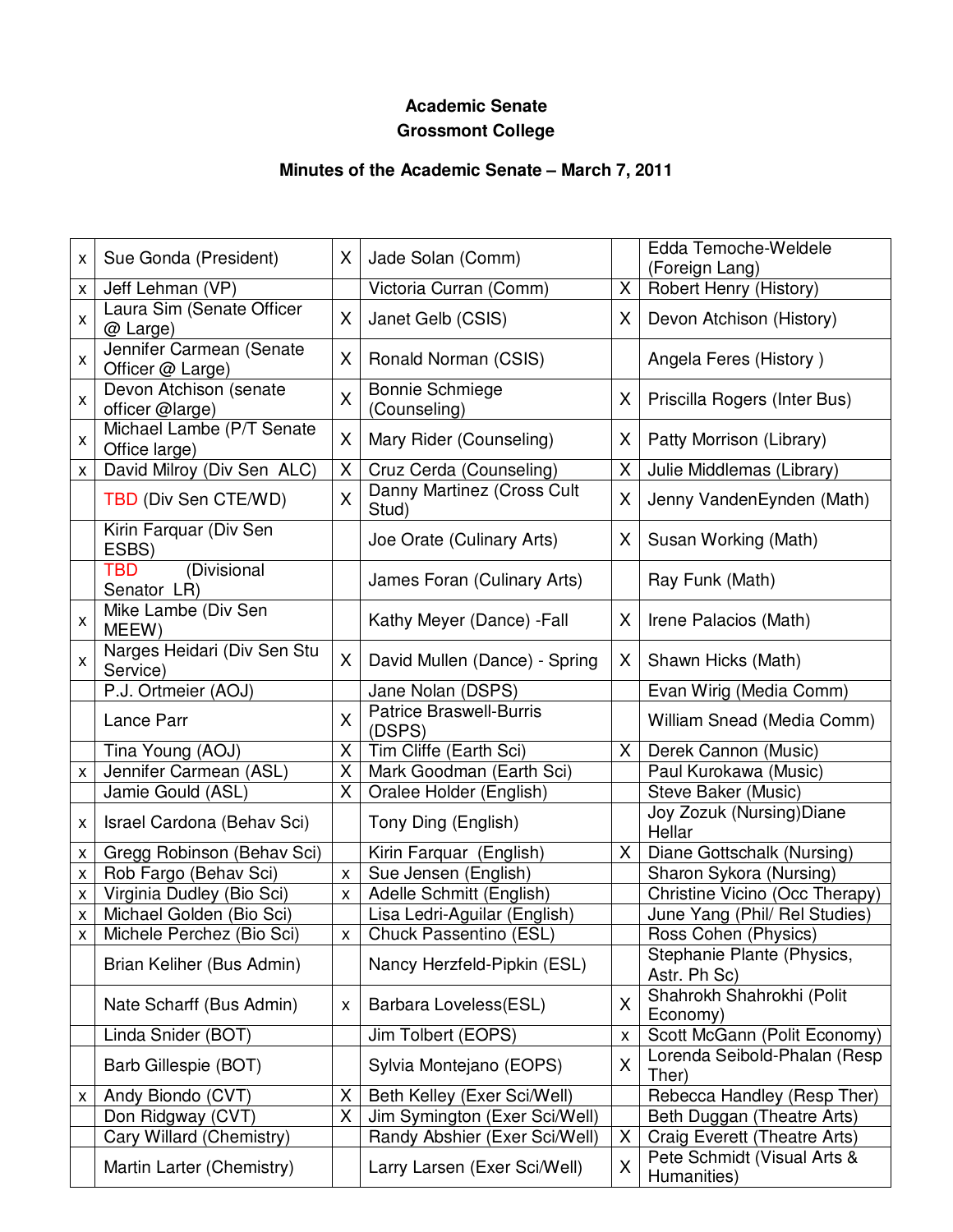|          | Diana Vance (Chemistry)    | Yolanda E. Guerrero (Foreign<br>Lang) |   | Gareth Davies-Morris (Visual<br>Arts & Humanities) |
|----------|----------------------------|---------------------------------------|---|----------------------------------------------------|
| $\times$ | Angie Gish (Child Dev)     | Virginia Young (Foreign Lang)         | X | Jennifer Bennett (Visual Arts &<br>Humanities)     |
|          | Claudia Flores (Child Dev) | Paul Vincent (Foreign Lang)           | X | Malia Serrano (Visual Arts &<br>Humanities)        |
|          | Roxanne Tuscany (Comm)     |                                       |   |                                                    |

# **GUESTS**:

- Jorge DeSaracho, Counselor
- Barbara Blanchard, VP Academic Affairs
- Beth Smith, Math Faculty, Treasurer ASCCC

#### **RECORDER**: Rochelle Weiser

# **I. CALL TO ORDER (11:05)**

# **A. Public Comment**

#### T. Ford:

T announced an upcoming event **March 17, 2011 in Room 220 at 7:00 PM**. at Grossmont College for photographer Eric Etheridge. His book, **Breach of Peace**, about the 1961 Freedom Riders, is "a photo-history" told in images and features new portraits of 80 Riders, the mug shots of all 328 riders, and excerpts of interviews. T noted it would be an opportunity to meet the photographer and learn more about this historical event. Please encourage your students to attend, and consider giving extra credit if it fits with your course content. She distributed a flyer featuring more information and the date, time and location of the event.

# **B. Approval of Agenda**

A motion was made to approve the day's agenda. M/S/U Atchison/Sim

#### **C. Approval of Minutes from February 7, 2011.**

A motion was made to approve the minutes from February 7, 2011. M/S/U Sim/Bennett

# **II. PRESIDENT'S REPORT**

#### **A. Announcements**

Because concerns had been raised at the last meeting regarding Chris Hill serving as both an interim Dean and as Faculty Accreditation Co-Chair, Sue reported that the Senate Officers Committee (SOC) would perform the Accreditation co-chair duties, in consultation with Chris, this semester. Those duties are: create an accreditation timeline and fill the faculty co-chair positions. This second item the Senate Officers normally do anyway. Sue noted that Chris had not made a decision about applying for the permanent Dean position, but had indicated she would very much like to continue as the Accreditation Co-Chair if she does not. Chris will advise her , and the Senate can elect another Accreditation Co-Chair if needed. **POSTSCRIPT**: Chris will have a decision at the end of March.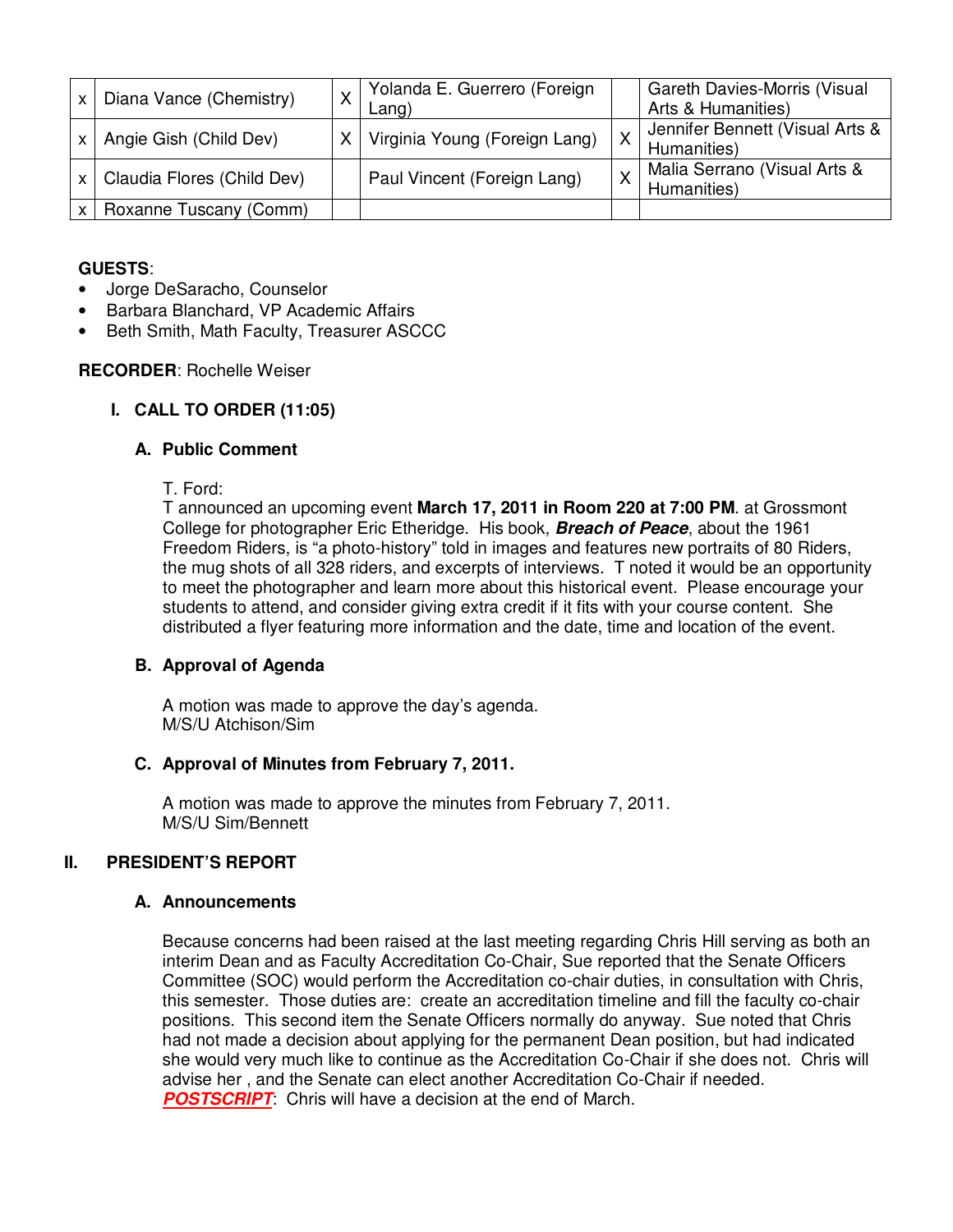Sue and Beth Smith also reported that most of the California State Universities had looked at the SB1440 model degrees and were behind them. San Diego State University (SDSU) rejected them due to concerns regarding, in part, their language requirements in the degrees. Beth reported that there would be a resolution presented at the Spring Plenary to address this issue as well as several other resolutions regarding the SB1440 degrees. Sue reiterated that GC is required to offer two 1440 degrees in the Fall. Discussion occurred about giving input to the statewide discussions on the other degree models. The discipline "approving groups" must address concerns raised across the state about the models in progress. The 1440 Oversight Committee will review comments on the degrees and check to see that concerns are addressed. Those interested in being a part of the Discipline Review Groups or the Discipline Input Groups need to visit the C-ID website http://www.c-id.net/ and signup for the listserv for their discipline.

#### **III. COMMITTEE REPORTS**

**None**

# **IV. ACTION ITEMS**

### **A. Election of Part-Time Senate Officers**

Sue asked the Senate Officers to distribute ballots for the Part-Time Senate Officer at large. She then posted the bios for candidates David Milroy and Michael Lambe.

Sue later announced it was a very close race and Michael Lambe had been elected to the position.

#### **B. Open nominations for Senate Officers, 2011-2013 Term**

Sue announced that nominations for Senate Officers for 2011-2013 were now open: Vice President 3 Senate Officer-at-Large Positions 1 Part-Time Senate Officer-at-Large

Laura Sim nominated **Jeff Lehman** for Senate VP; Jennifer Bennett nominated **Malia Serrano** for Senate Officer at Large. Sue Gonda asked anyone else interested in nominating themselves or someone else should contact her. **Nominations are open until the next meeting on March 21.**

**POSTSCRIPT:** three additional nominations have come in: **Mike Lambe** for the Part-Time Senate Offficer; **Patrice Braswell-Bur** and **Devon Atchison** for Officers at Large.

# **V. INFORMATION ITEMS**

# **A. AP 4300: "prior notification" and liability questions**

Sue reviewed the changes that Grossmont had been made to AP 4300 last semester. Cuyamaca's Senate had discussed them and voiced a concern about the language for unscheduled or impromptu field trips, specifically, notifying an administrator "whenever possible." They did not want the full burden of liability on the instructor; a phone call,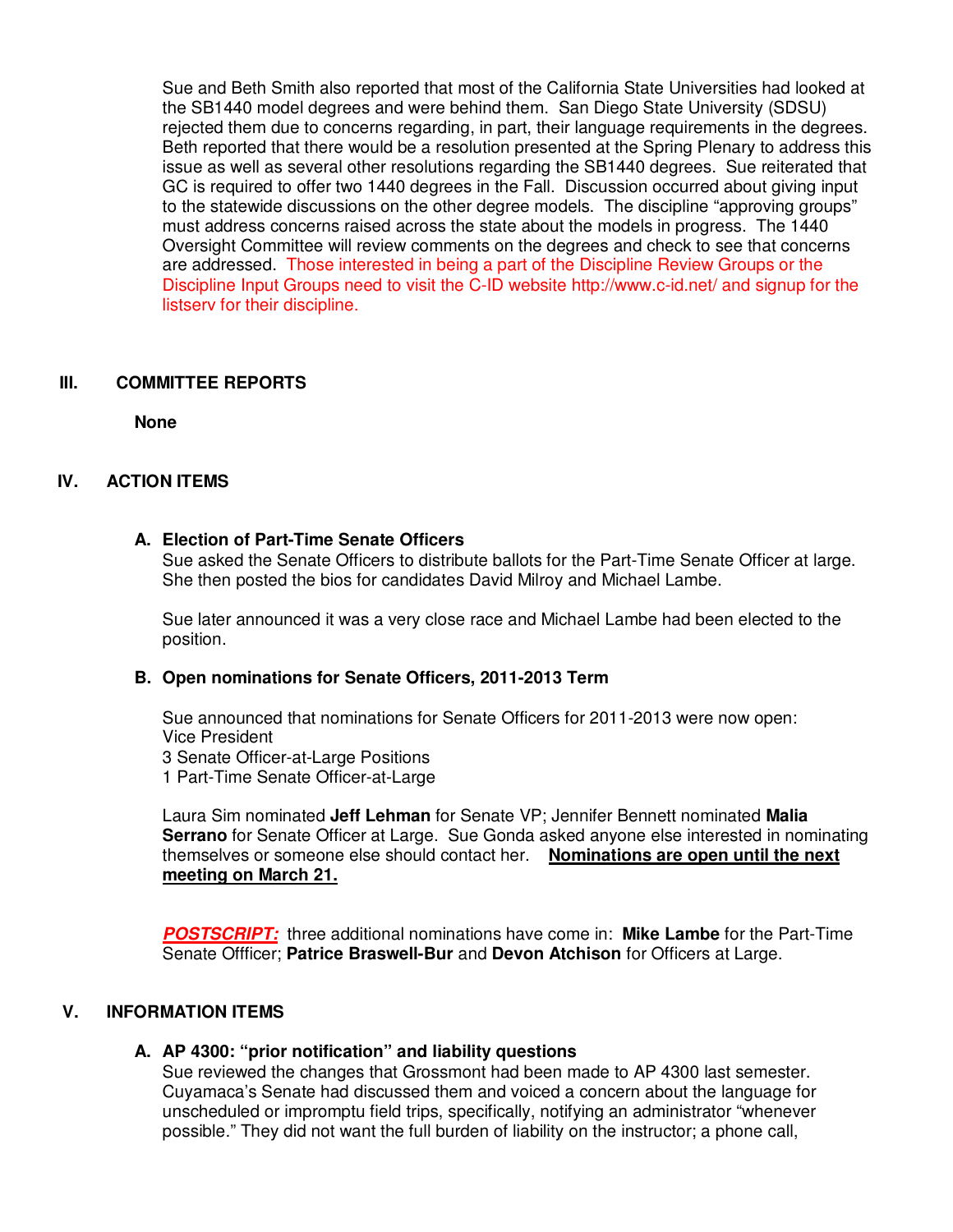voicemail, email, could serve as notification. After discussion today, there was a consensus that "whenever possible" would be deleted. **This item comes for action at the next Senate meeting.** The travel forms are still being worked on. Michael Golden and Virginia Dudley expressed interest in taking feedback about the release forms, because they use them a lot.

#### **B. Compliance for Prerequisites: Hard blocking**

Sue reported that GC was unique in that most colleges do not have a "soft block" of prerequisites. The theory is that a prerequisite is in place for pedagogical reasons and Universities or Accreditation bodies want to know prerequisites are enforced. Jim Fenningham and a District Task force has been working on prerequisite cleanup for several years. Now, that Task Force has recommended that all prerequisities be hard blocked. Sue requested departments to begin thinking about how they want to handle this. They will have the choice of hard block, recommended prep or removal of the prerequisite. This may mean that a department's "clearance process" may become a "challenge process." Some discussion occurred regarding courses with auditions or try outs and how to accommodate student enrollment and liability issues; all agreed these issues would need to be discussed. Sue noted that continued conversations will happen to make this a smooth transition and address areas of concern, including those of the counselors. Barb and Sue will work with others in the district about these discussions and processes.

#### **C. Late Adds-Shirley Pereira**

Shirley appeared on behalf of the Petitions Committee to speak about late adds. The committee sees add petitions after 8 weeks into the semester; the deans no longer approve these adds and they come before the Committee. They see two types of adds: students who are given an add code by the instructor, but are not sure if they will do well in the class, so they wait until they are sure and then request to be added; secondly, students who ask to stay and sit in on a full class, they do all the work and wait for a spot to open, then ask to be enrolled. When students are not officially enrolled in a course they are not covered for liability and GC does not receive FTES for them. Students should be enrolled by the census date. Instructors can use their judgment on waiting a few days, but waiting until the  $6<sup>th</sup>$  or  $8<sup>th</sup>$  week is unfair to the students and is costly to the College. Allowing students to audit, in the hope that a spot will open, is also a disservice to the students. It's very important for instructors to clear their rosters, to make sure they know who is in the class. **It was suggested that an e-mail reminder for faculty would be helpful.** 

#### **D. SDICCA Internships--Pat Bennett**

Pat reviewed the SDICCA Internship program. The program allows for Master's students in their last term of study or recently graduated students to have the opportunity to learn about a community college teaching and learning, structures, culture and opportunities. The SDICCA Internships allows them to gain skills and knowledge not acquired in their discipline studies. The program is a great opportunity to fill future needs of the college as well as fill in where Part-Time faculty have been lost. Pat outlined the duties of a Mentor: allow students to observe classes, direct them to various meetings and administrators for observation and interviews. Interns are qualified to substitute teach a mentor's class, can assist with grading and coursework prep. She noted that there is 2 week training during the summer for Mentors and monthly workshops are also available. Pat asked that anyone interested should contact her and that she would resend the e-mail requesting mentors.

#### **E. Enrollment Strategies Committee: look at data for Spring Schedule**

Due to time constraints this item will return for information at the next meeting. Oralee announced that a large portion of the next Chairs and Coordinators meeting would be devoted to this item.